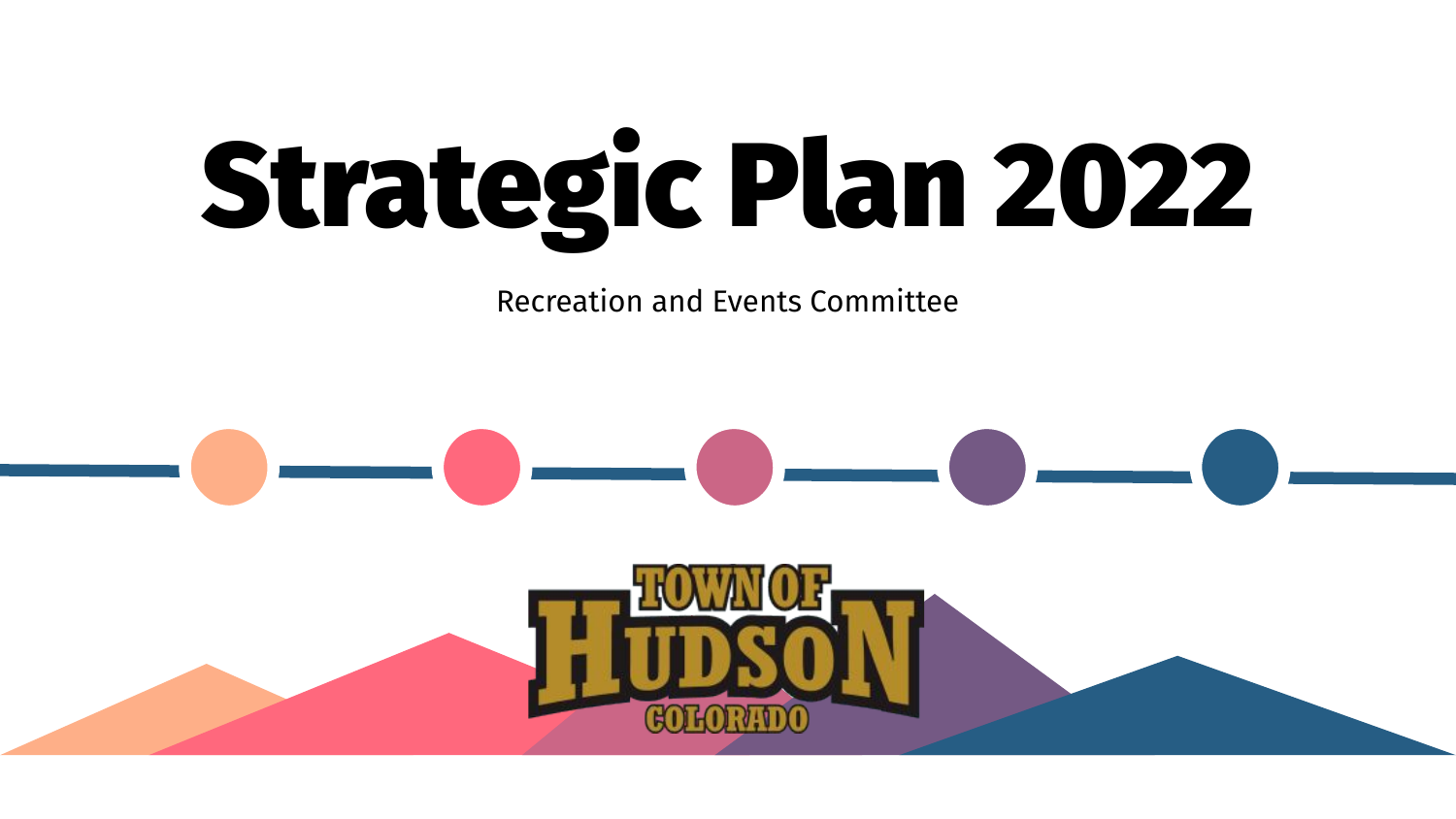## REC Strategic Planning



#### Regular REC meetings: 2nd Thursday of every month.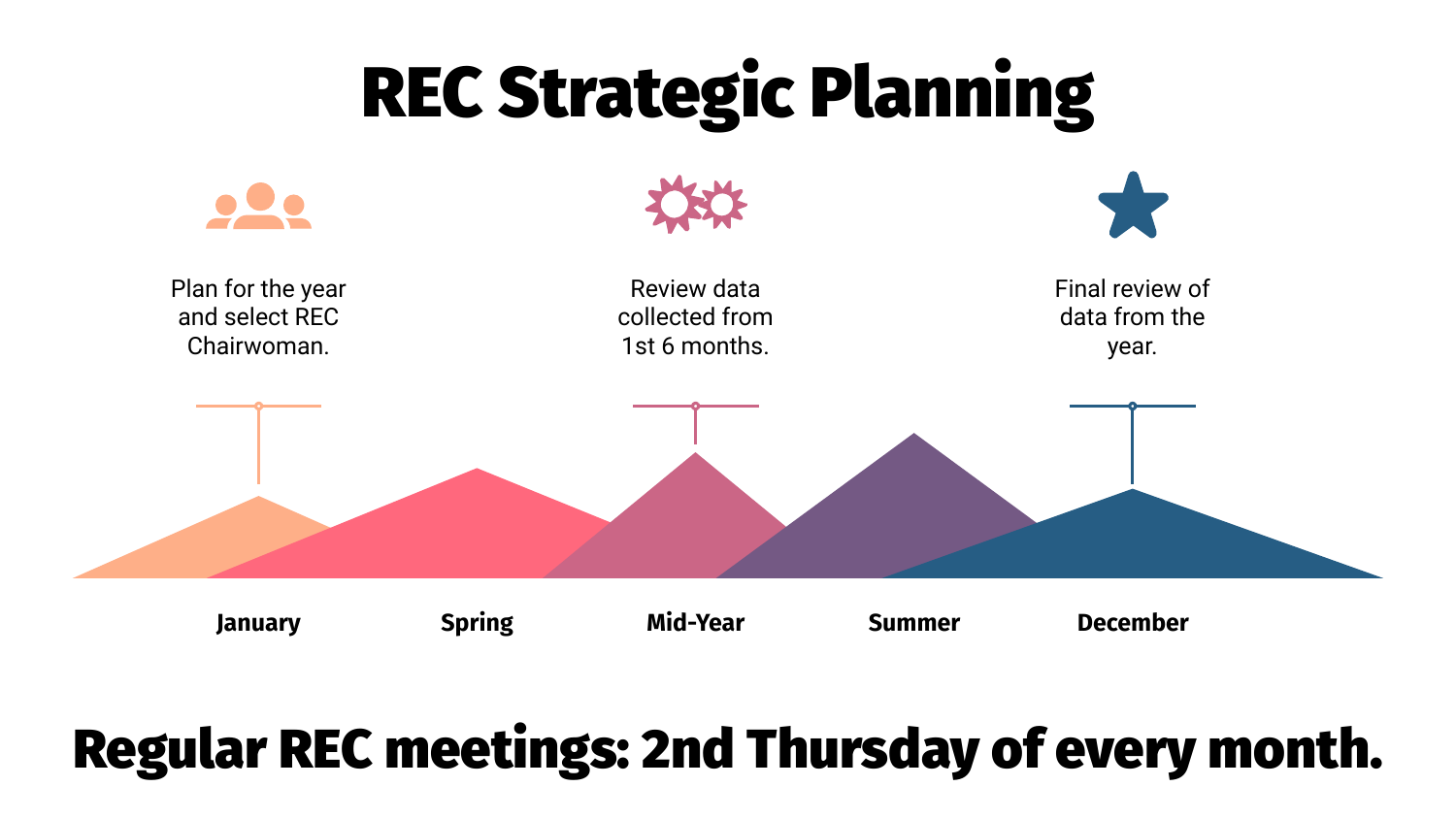## Organizational Chart



Current REC positions open: 2 - one Town Council Member and one other member.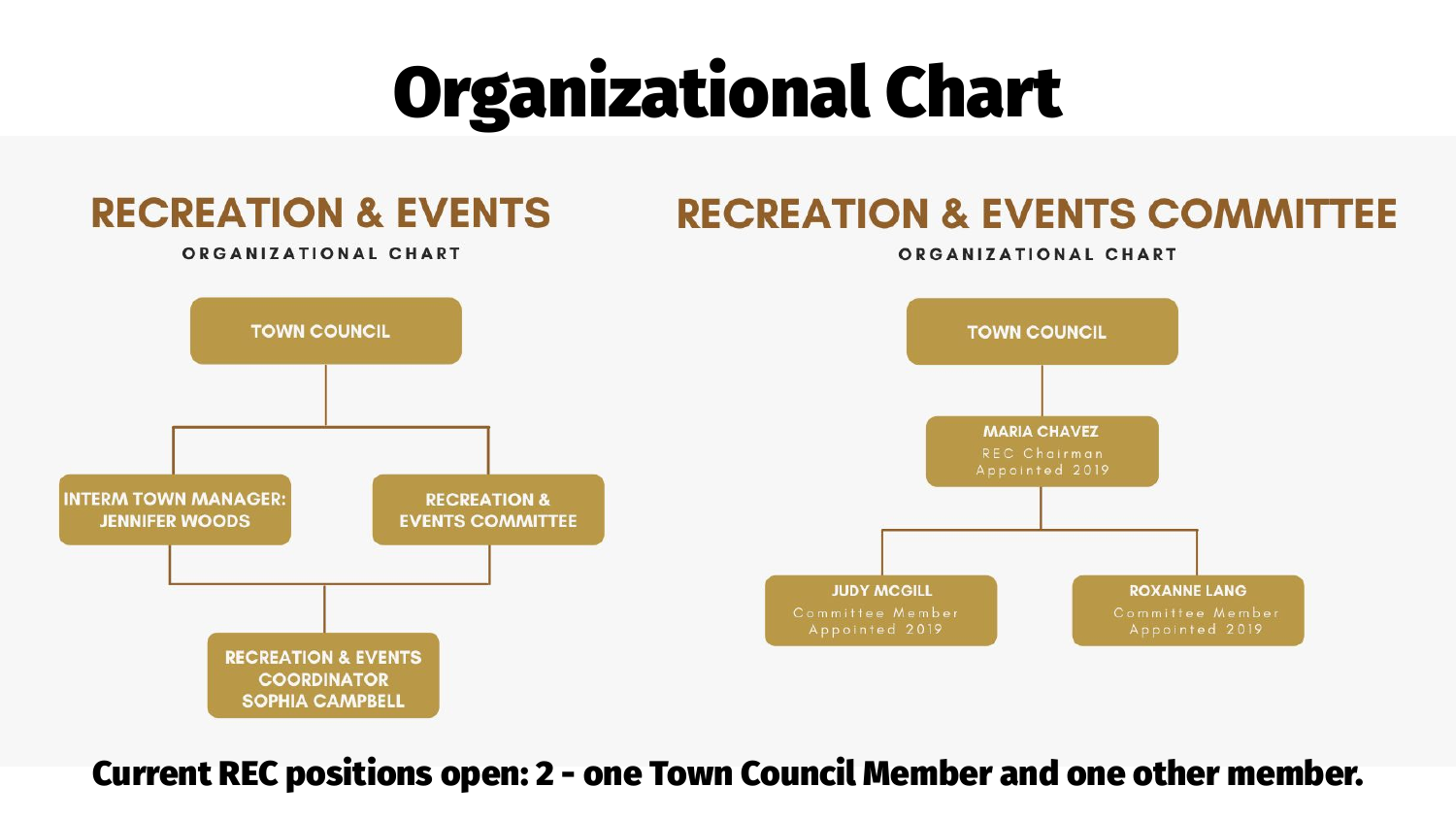#### Contents

| 01 | <b>Mission and Vision</b>           | 02 | <b>Demographic Groups</b> |
|----|-------------------------------------|----|---------------------------|
| 03 | <b>Goals for Demographic Groups</b> | 04 | <b>Annual Events</b>      |
| 05 | <b>New Programs</b>                 | 06 | <b>Budget Plan</b>        |
| 07 | <b>Marketing Strategy</b>           | 08 | <b>Progress Tracking</b>  |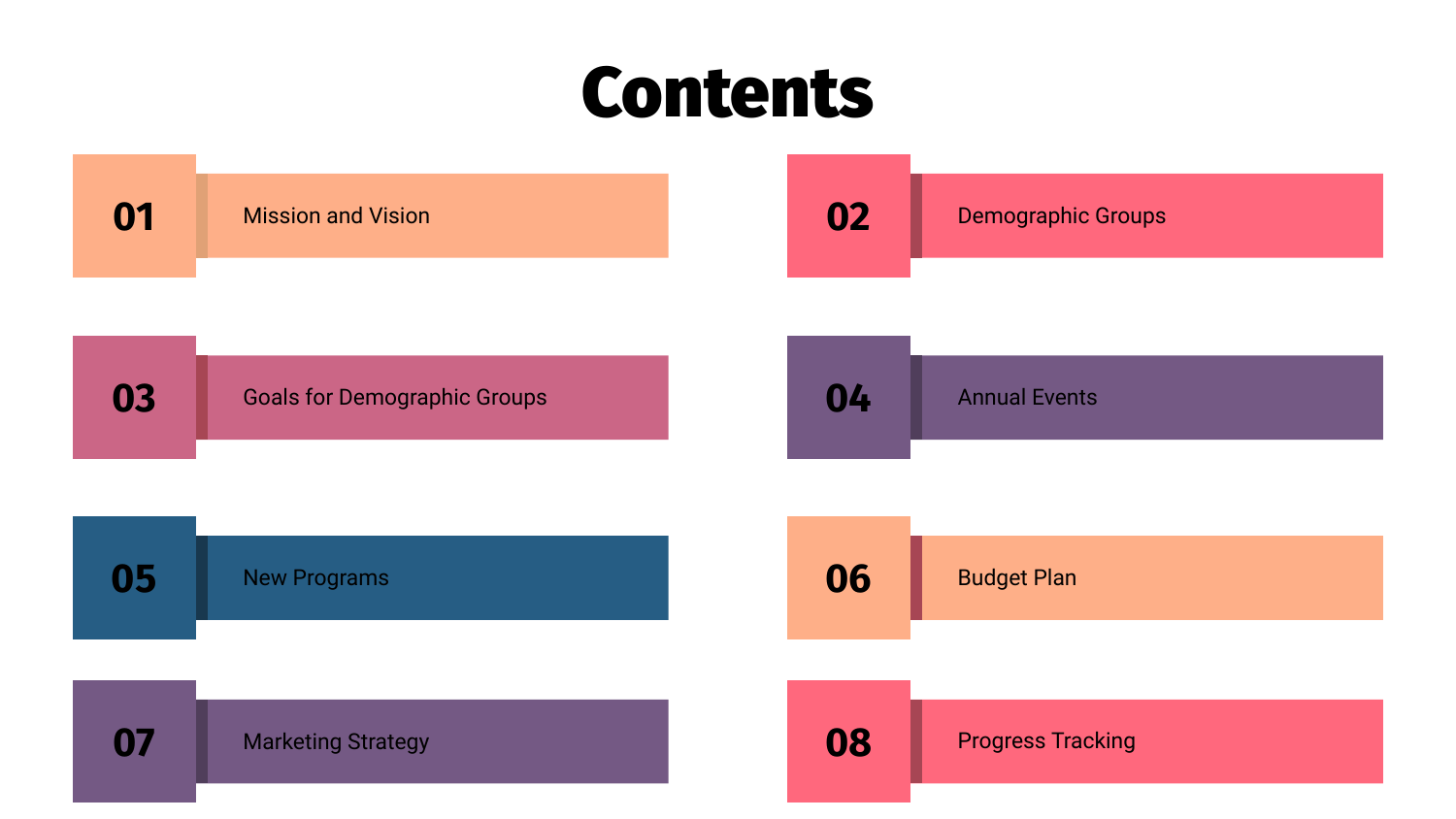## 01: Mission and Vision

"The Town of Hudson Recreation and Events committee seeks to inspire engagement in residents, promote a healthier community, and connect neighbors to each other and to Hudson by offering events, programs, and recreational options."

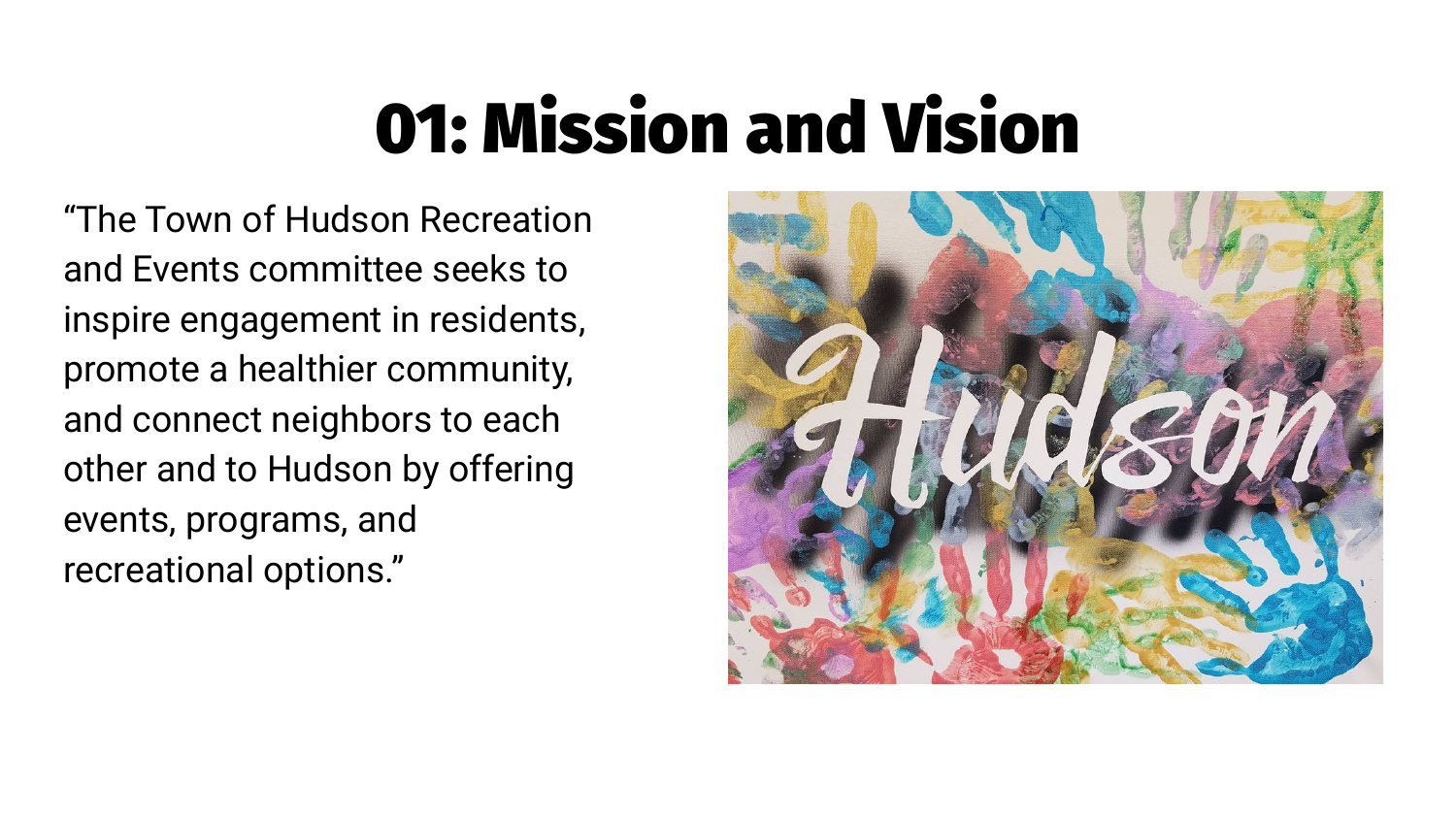## 02: Demographic Groups

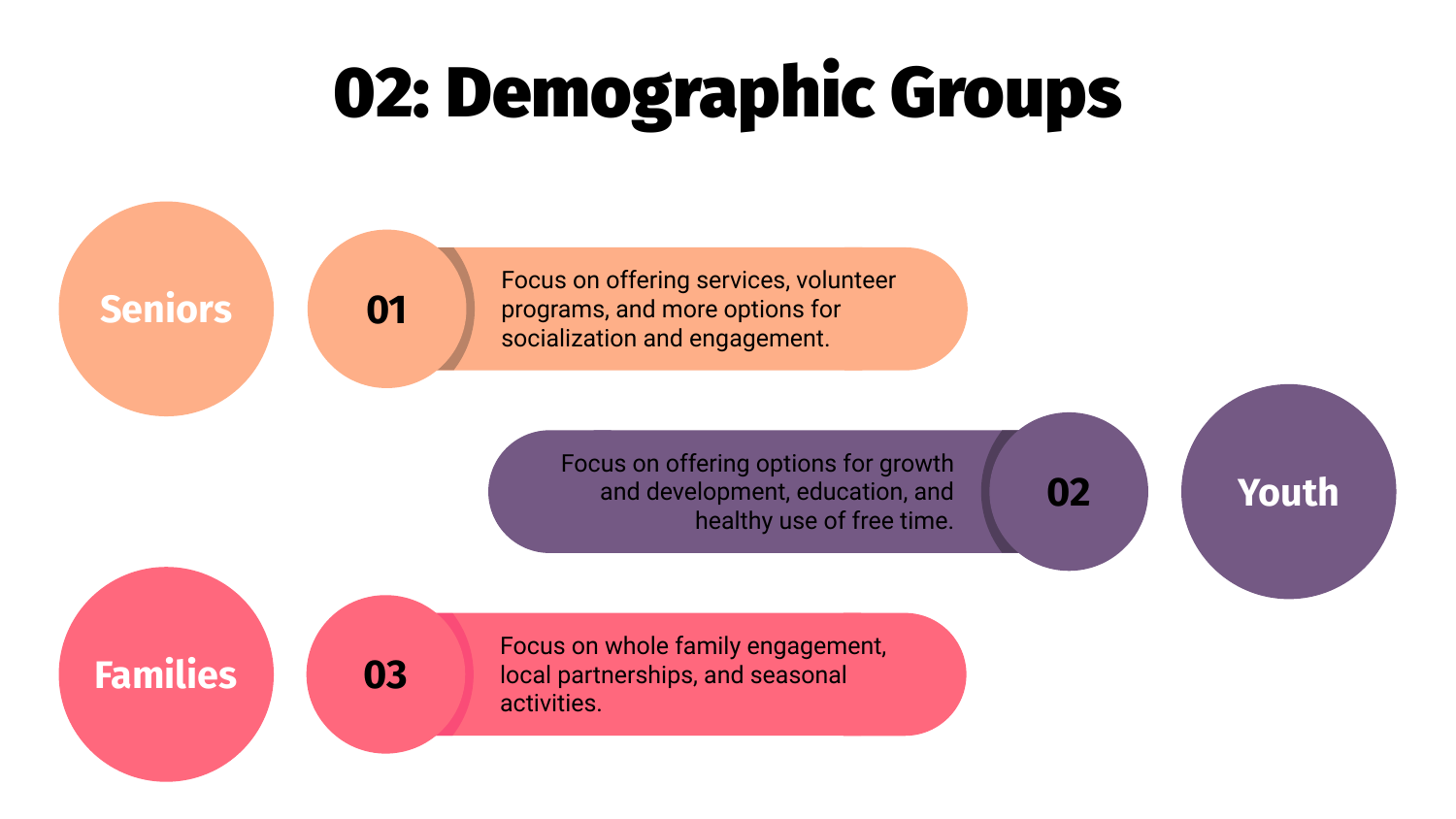### 03 - 1: Goals for Demographic Groups

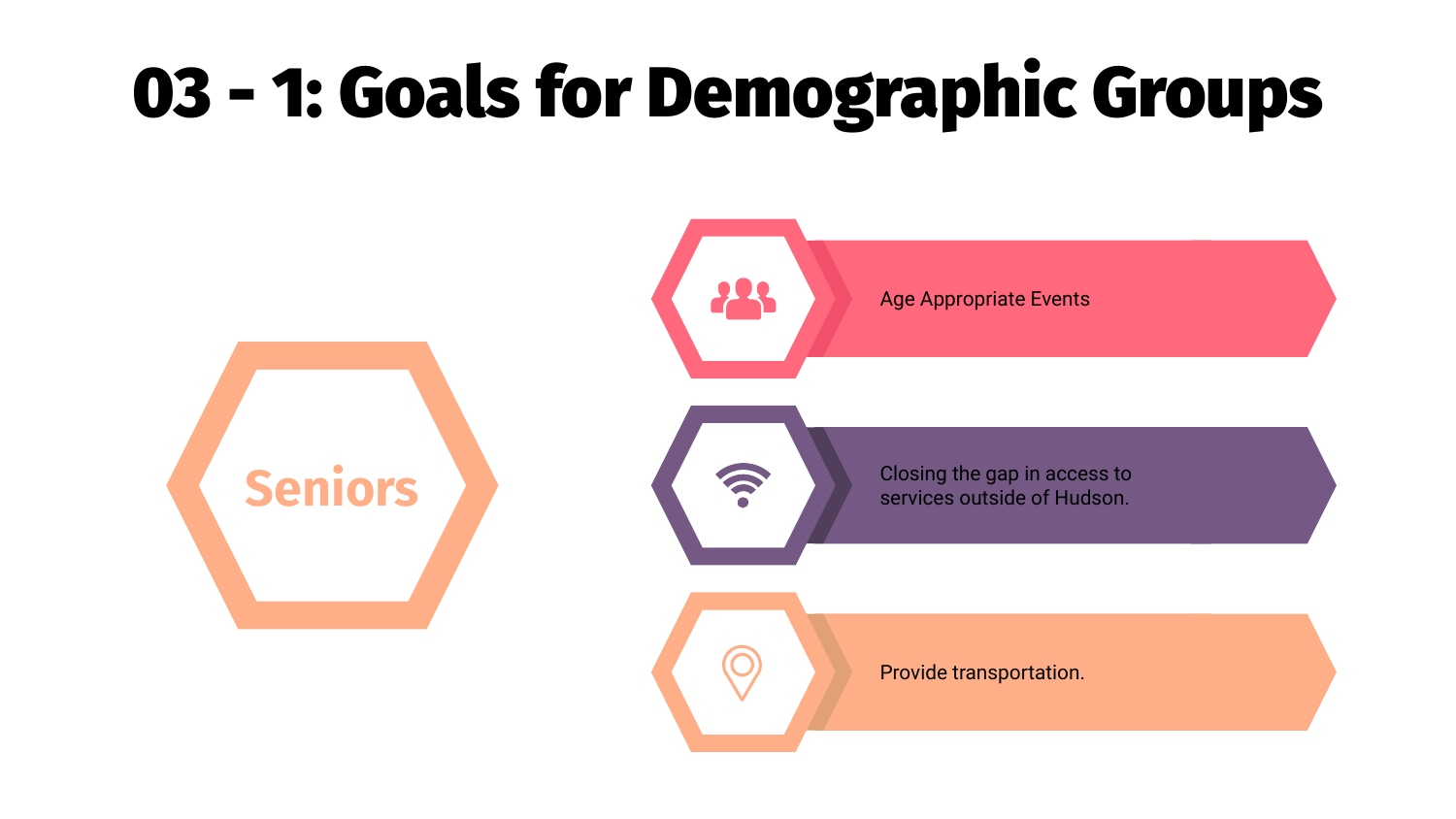#### **Events**

**Short Term:** REC will kick start socialization by hosting an annual Senior Brunch every September, starting this year, 2022. This will give seniors the opportunity to connect with each other, learn about programs that REC will have brochures for, and give REC direct feedback on their interests and needs.

**Short Term:** Without the availability of a town vehicle, REC will schedule 3 field trips per year using a coach rental. These 3 field trips will be spread out to maximise options and provide seniors with seasonal engagement that is focused on their needs and interests.

#### **Access**

**Short Term:** Closing the gap in access to services without transportation is currently a major issue in Hudson. Programs with funding won't come out to Hudson and the ones that are offered through Weld County lack volunteers. The REC will close this gap by organizing workshops in Hudson. This will be done by hosting currently available workshops through Weld County and alternative workshops based on feedback from seniors at Town Hall.

**Long Term:** REC will also pursue a volunteer chore program by connecting Hudson youth to Hudson Seniors in an official capacity. \*See youth section for more details.

#### **Transportation**

**Long Term:** Providing transportation is a goal that can only be accomplished in the most minimal sense without a vehicle. REC will continue to pursue grants and other funding to secure a vehicle and tackle this issue fully. Once an appropriate town vehicle is secured, REC will focus on providing regular transportation for doctor's appointments and events, as other needs like pharmacy and grocery, can be met through delivery to Hudson.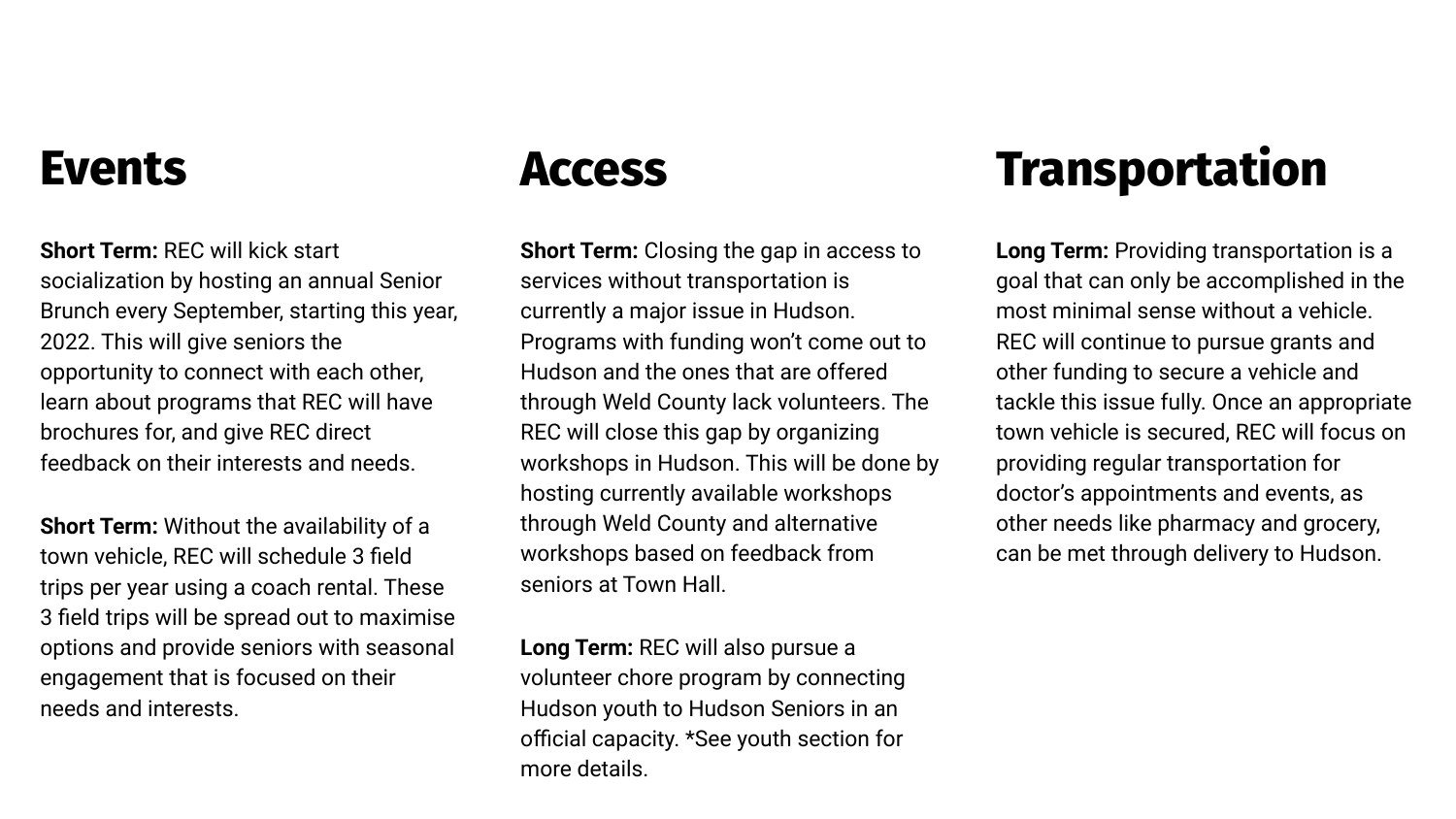## 03 - 2: Goals for Demographic Groups

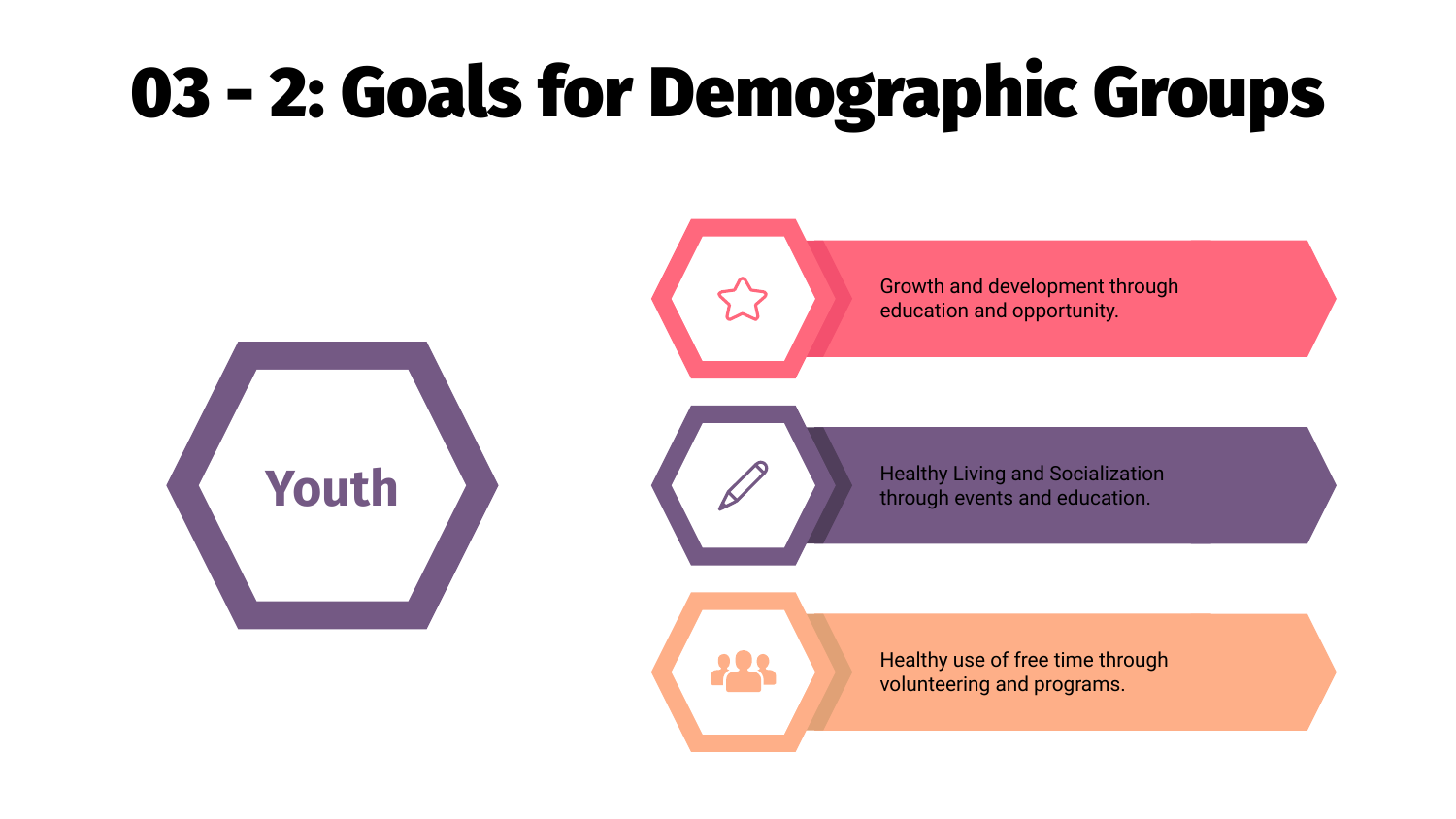#### **Growth/Education**

**Short Term:** REC will host and provide workshops that focus on skills and education not currently taught in schools. These workshops will be based on feedback from students on what they would like to learn. \*Example: Financial Readiness Workshop for teens.

**Short Term:** REC will provide volunteer opportunities for youth through events and market these opportunities through RE-3J for teens to meet graduation requirements.

**Long Term:** REC will seek out partnerships with well established, local institutions that currently provide educational events for youth.

#### **Health/Events**

**Short Term:** REC will host and provide workshops that focus on issues like mental health.

**Short Term:** Without the availability of a town vehicle, REC will schedule 3 field trips per year using a coach rental. These 3 field trips will be spread out to maximise options and provide youth with seasonal engagement that is focused on providing opportunities to learn and explore, while also socializing outside of school.

**Short/Long Term:** REC will continue to offer youth focused events that meet goals of education and engagement like the annual Fishing Derby.

#### **Free Time**

**Long Term:** REC will pursue a volunteer chore program by connecting Hudson youth to Hudson Seniors in an official capacity. Teens need to meet a certain number of hours of community service for graduation. By partnering with RE-3J school district to meet requirements and market the program, we will establish seasonal and year round options for teens to volunteer.

**Long Term:** With the procurement of a town vehicle, REC will offer trips to the Fort Lupton Recreation Center so that our young residents may have the opportunity to expel energy and socialize outside of school.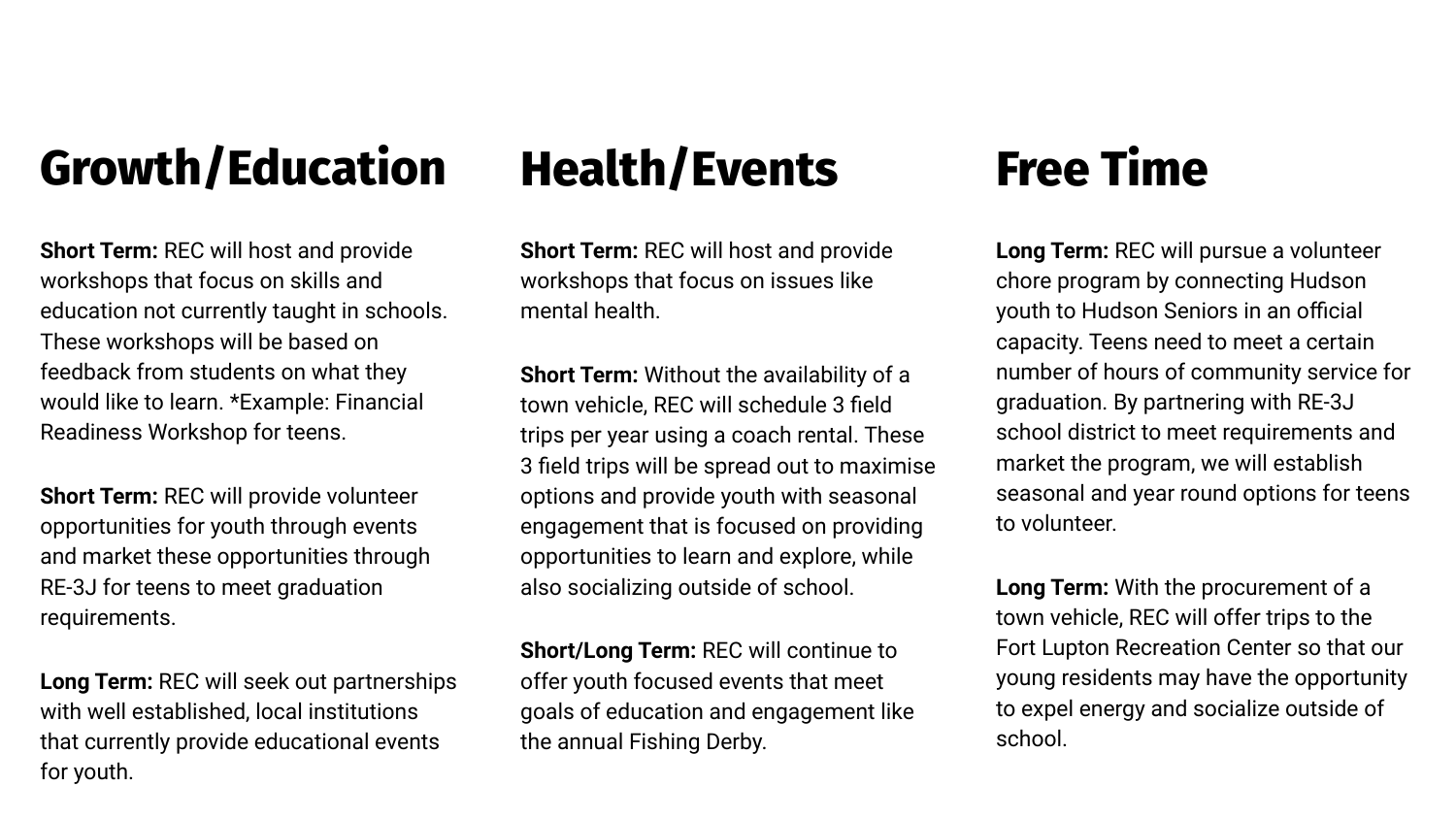## 03 - 3: Goals for Demographic Groups



Establish and improve local partnerships.

Seasonal events and activities for whole family engagement.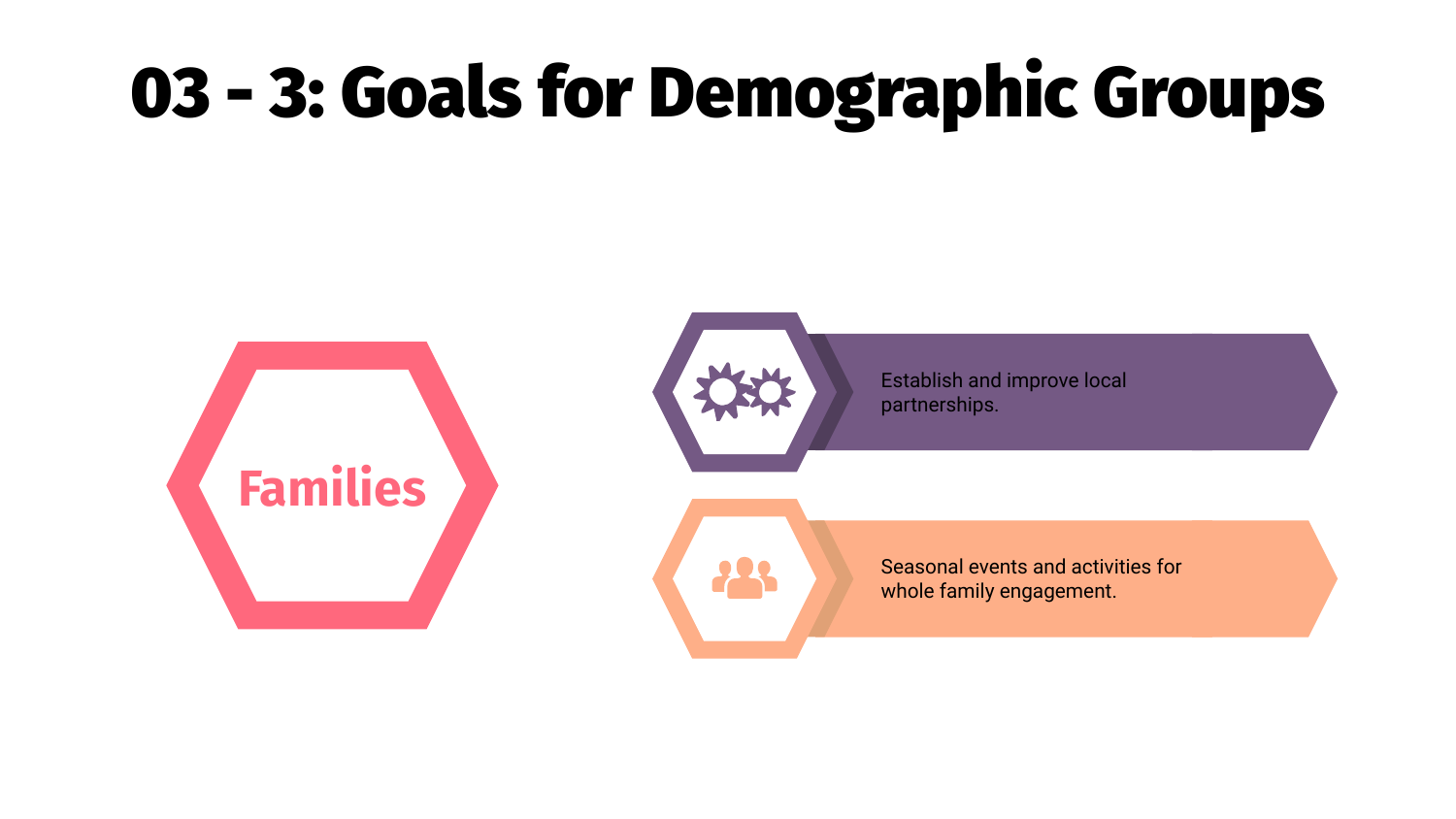#### **Events & Engagement**

**Short/Long Term:** REC will continue to host seasonal events that invite whole families to participate like Trunk or Treat.

**Short Term:** REC will look into more direct engagement options for currently established events. The goal here will be to diversify the engagement options for those who already attend events and incentivise new engagement from those who currently do not participate. \*Example: contests with prizes.

#### **Local Partnerships**

**Short Term:** REC will continue to invite and pursue local partnerships for established Hudson events. \*Example: Motherlode Co-Packing judges Hudson Founder's Day Chili Cook-Off.

**Long Term:** REC will offer support to currently established programs and seek out events that invite sponsorship to build partner relationships and engage more citizens through other organizations. \*RE-3J School District, Police Department, Fire Department, Library, etc.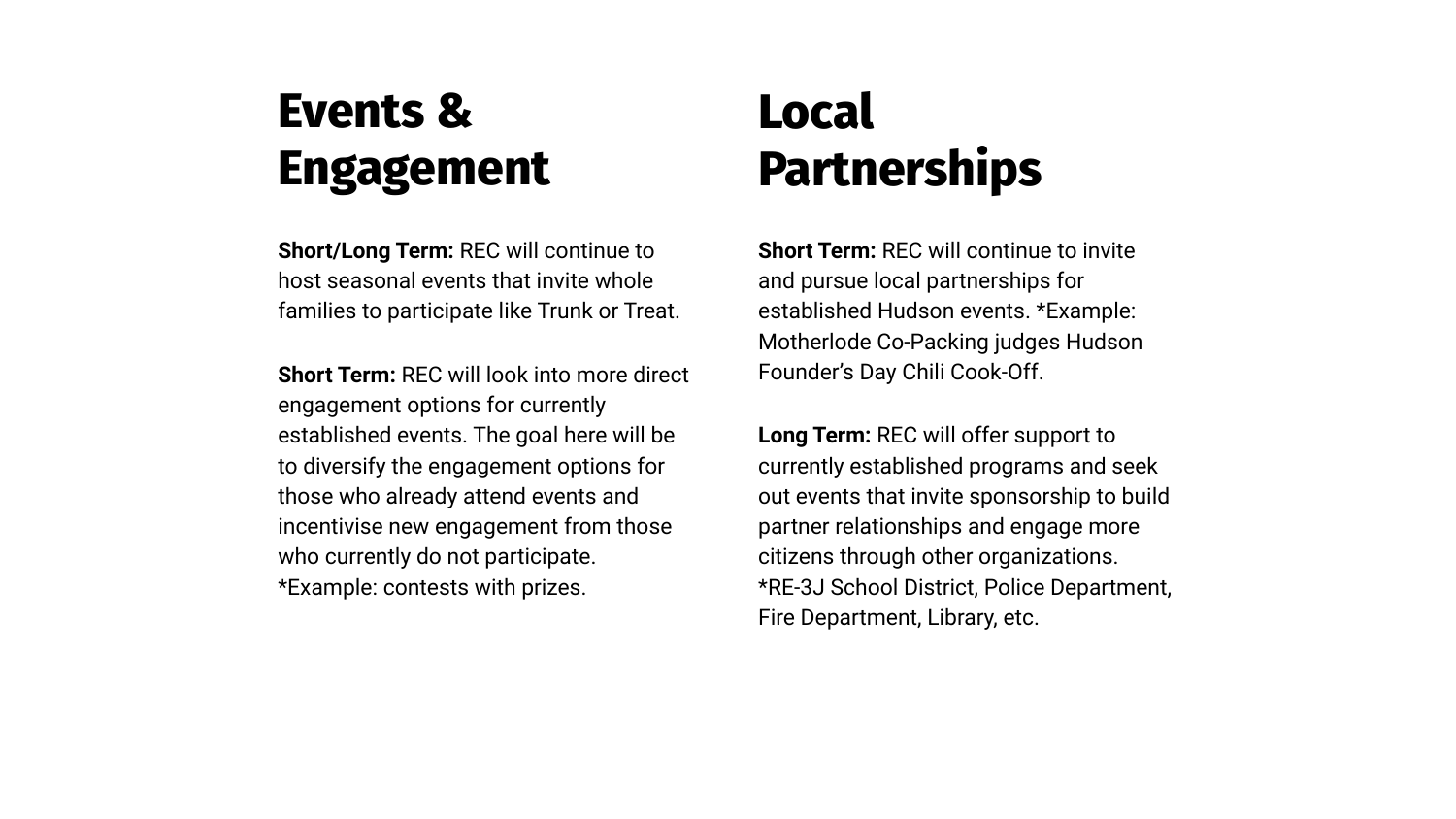#### 04: Annual Events

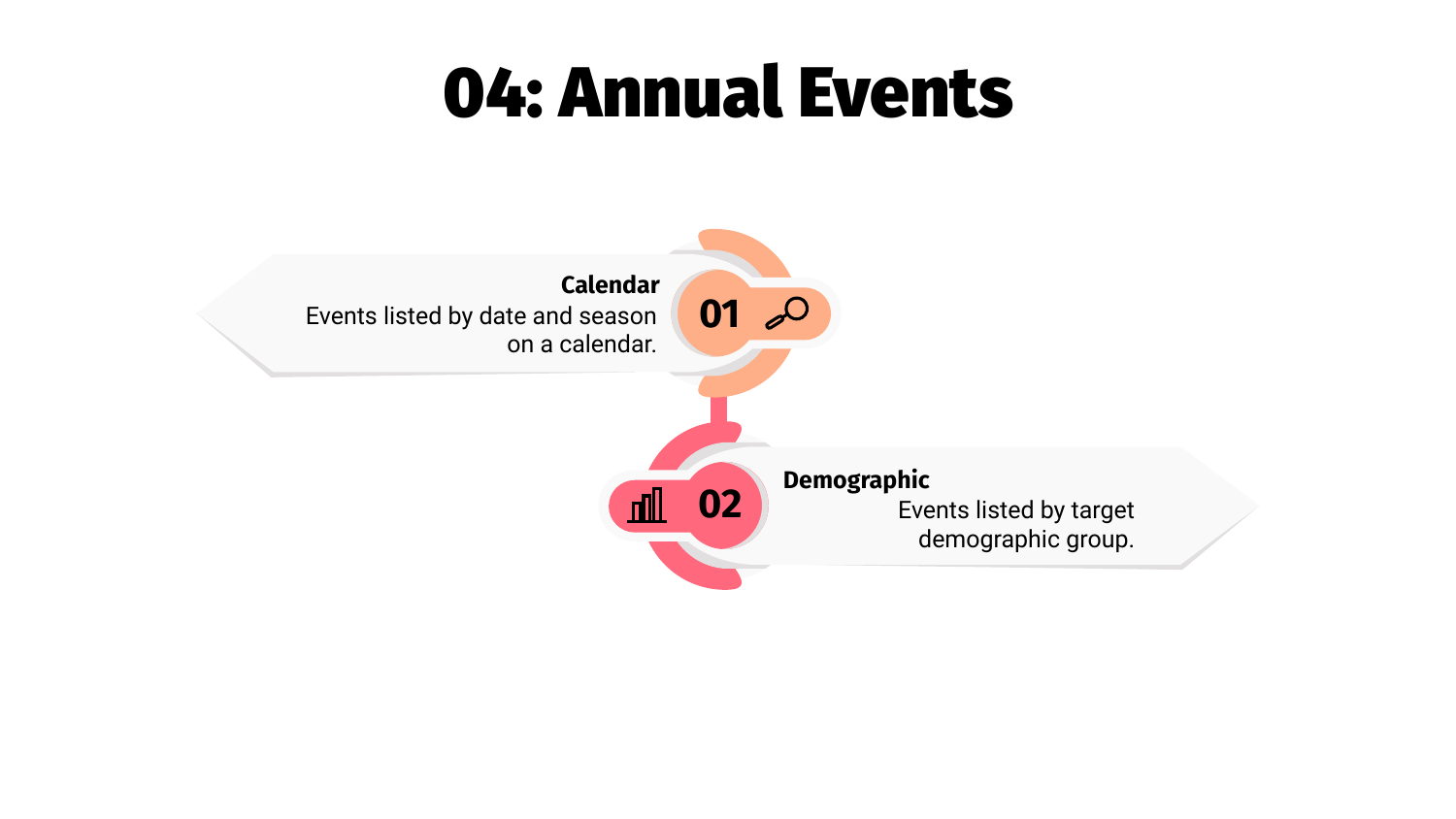## Public Calendar of Events 2022

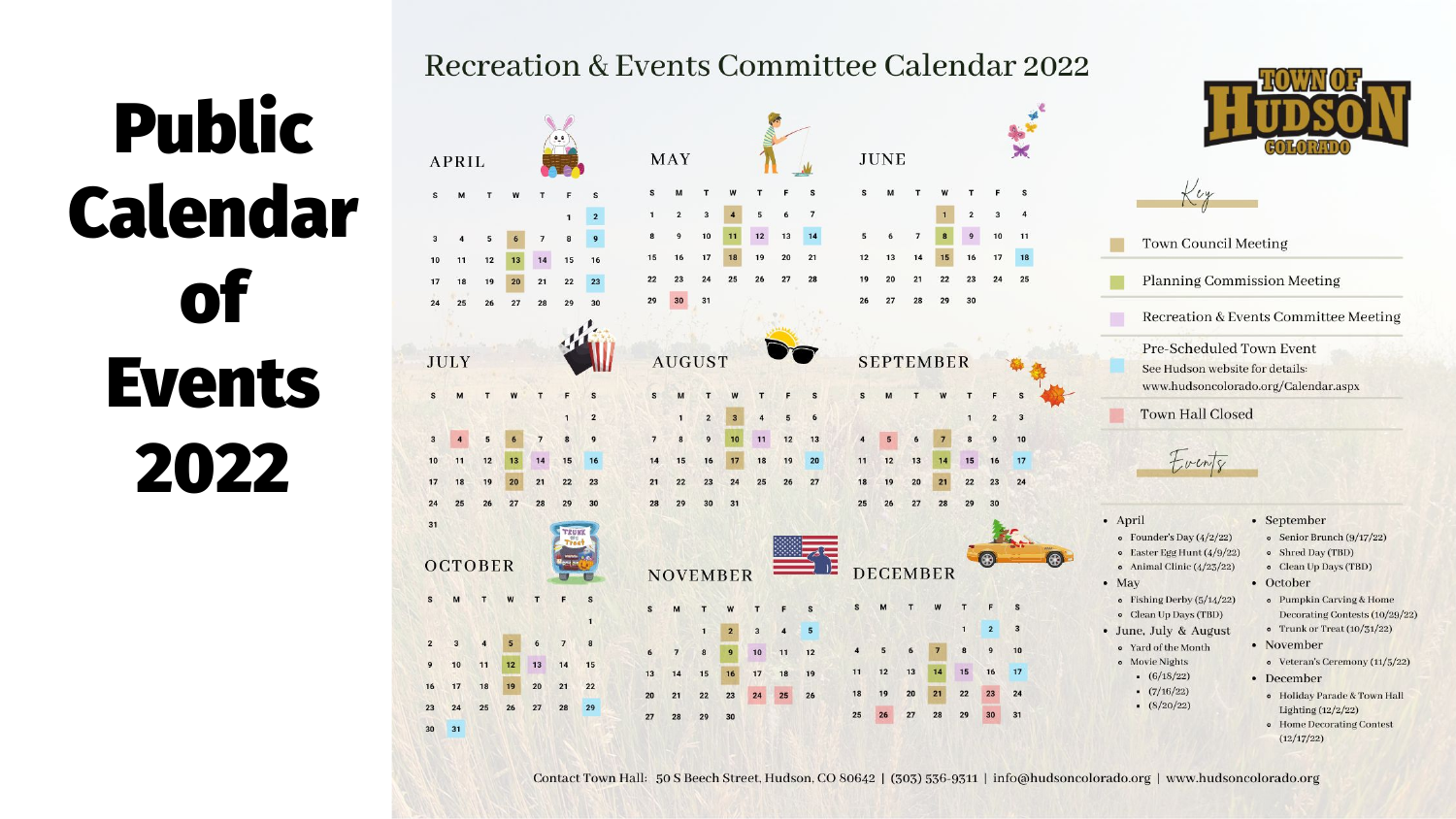## Events by Demographic Group

#### **Families**

- Founder's Day
- Easter Egg Hunt
- Animal Clinic
- Yard of the Month
- Movie Nights
- Trunk or Treat
- Veteran's Day
- Holiday Parade Town Hall Lighting

**Youth**

**Seniors**

- Easter Egg Hunt
- **Fishing Derby**
- Movie Nights
- Trunk or Treat
- **Holiday Parade** Town Hall Lighting
- Yard of the Month
- Senior Brunch
- Veteran's Day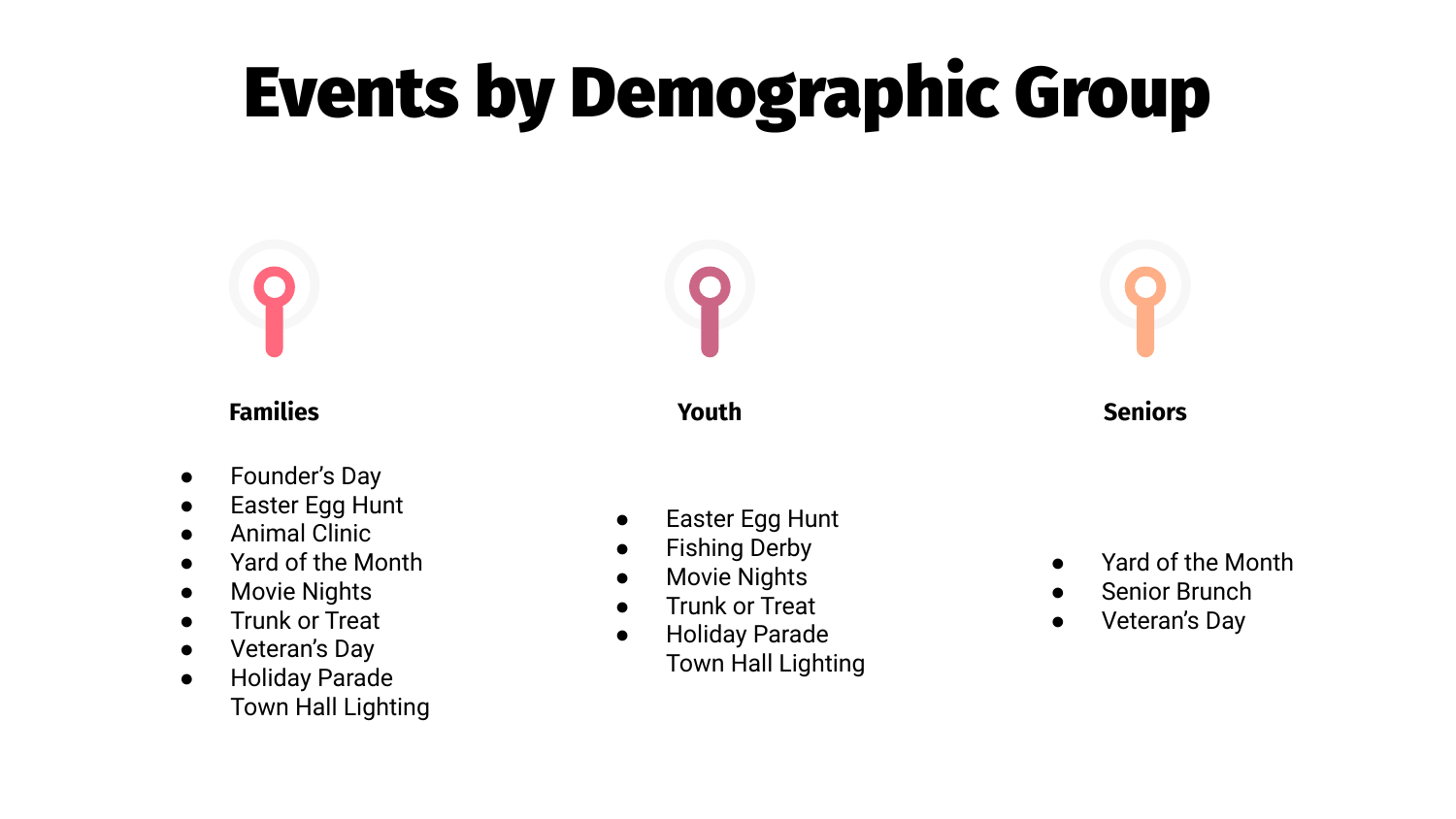#### 05: New Programs

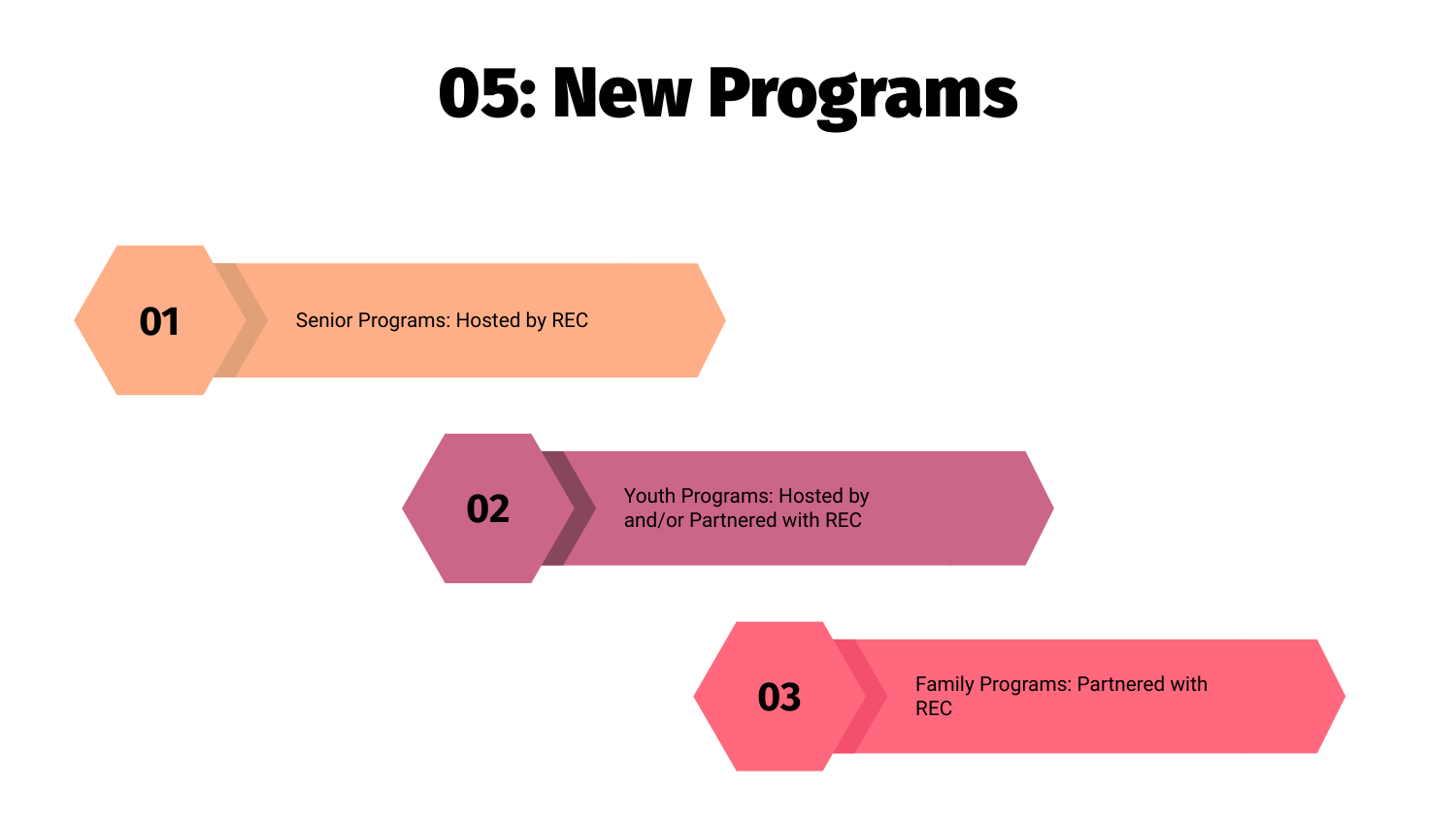#### Programs for 2022

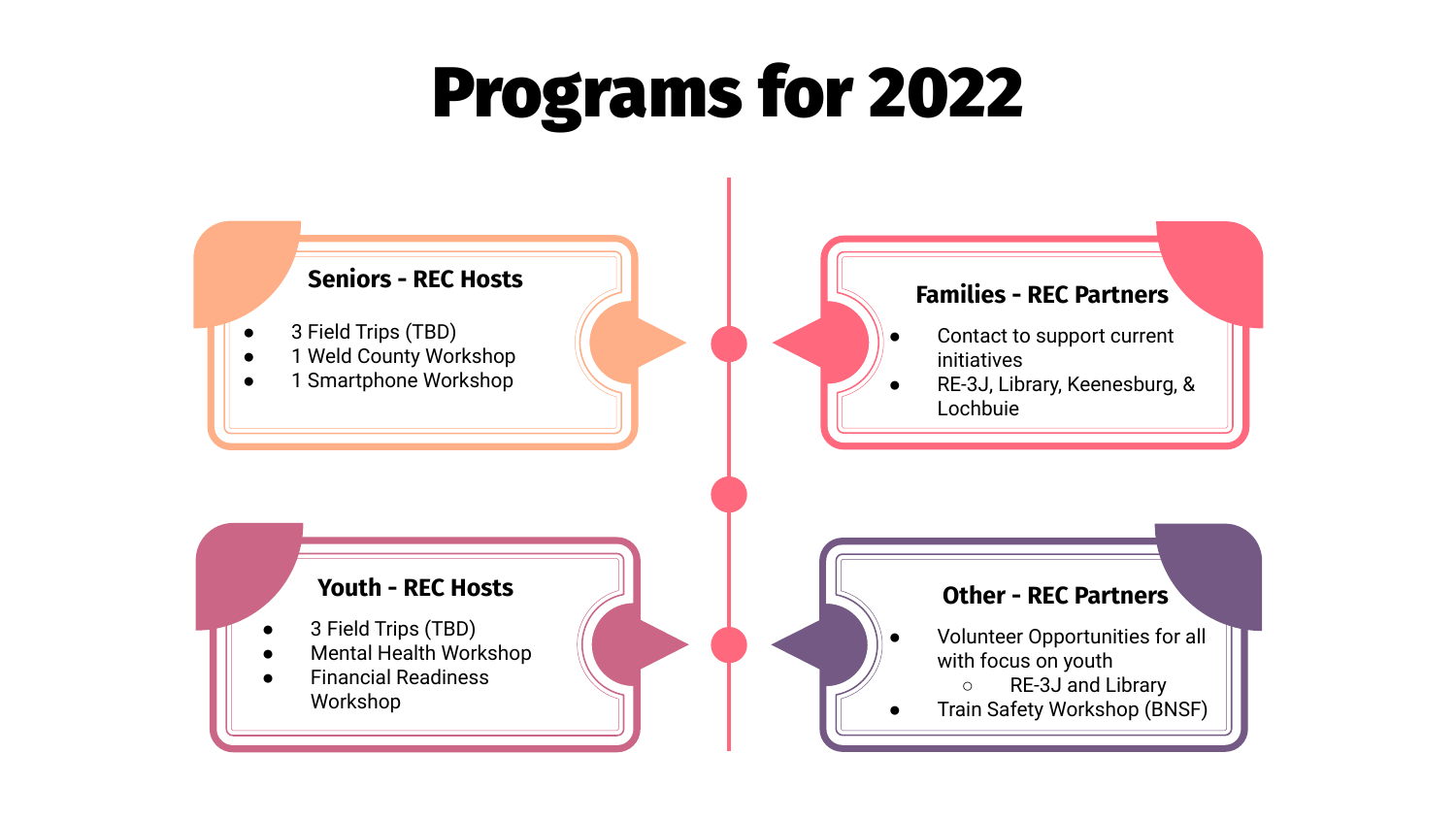## 06: Budget Plan \$25,000



**\$6,050 = 24.2% Go Bigger**

**\$12,400 = 49.6% Programs Programs** 

$$
\text{Safety Net} \quad \text{S2,000} = 8\%
$$

Base budget for events.

To increase event participation.

Base budget for programs.

For unanticipated expenses.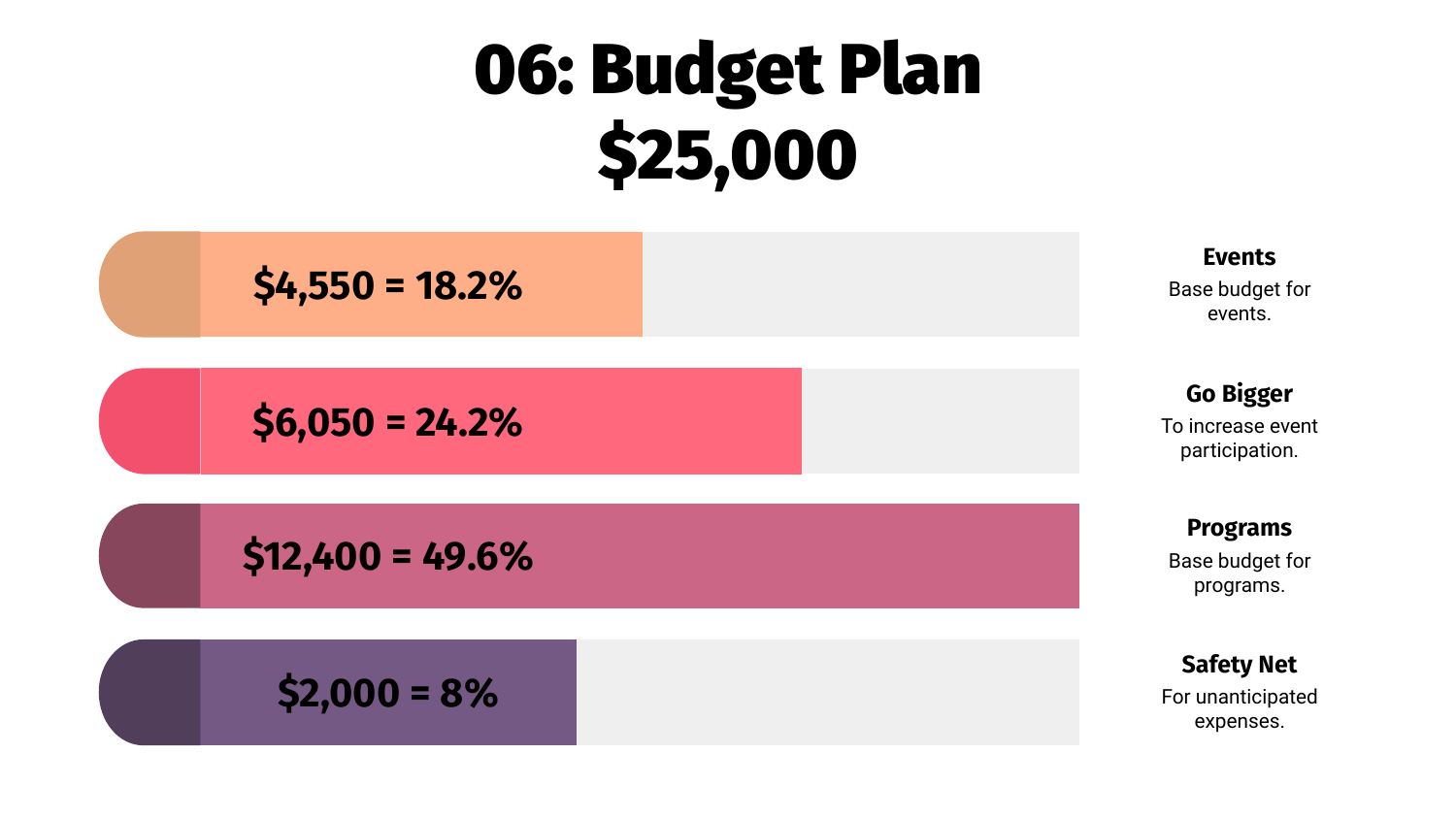## 2022 Budget Breakdown: Events

| Event                                                                  | Amount  |
|------------------------------------------------------------------------|---------|
| Founder's Day                                                          | \$500   |
| Easter Egg Hunt                                                        | \$1,000 |
| <b>Animal Clinic</b>                                                   | \$0     |
| <b>Fishing Derby</b>                                                   | \$150   |
| Yard of the Month                                                      | \$300   |
| Movie Nights                                                           | \$300   |
| Senior Brunch                                                          | \$500   |
| Trunk or Treat & Halloween House Decorating Contest                    | \$500   |
| Veterans Day Ceremony                                                  | \$300   |
| Holiday Parade, Town Hall Lighting, & Holiday House Decorating Contest | \$1,000 |
| Go Bigger: to be distributed as we go                                  | \$6,050 |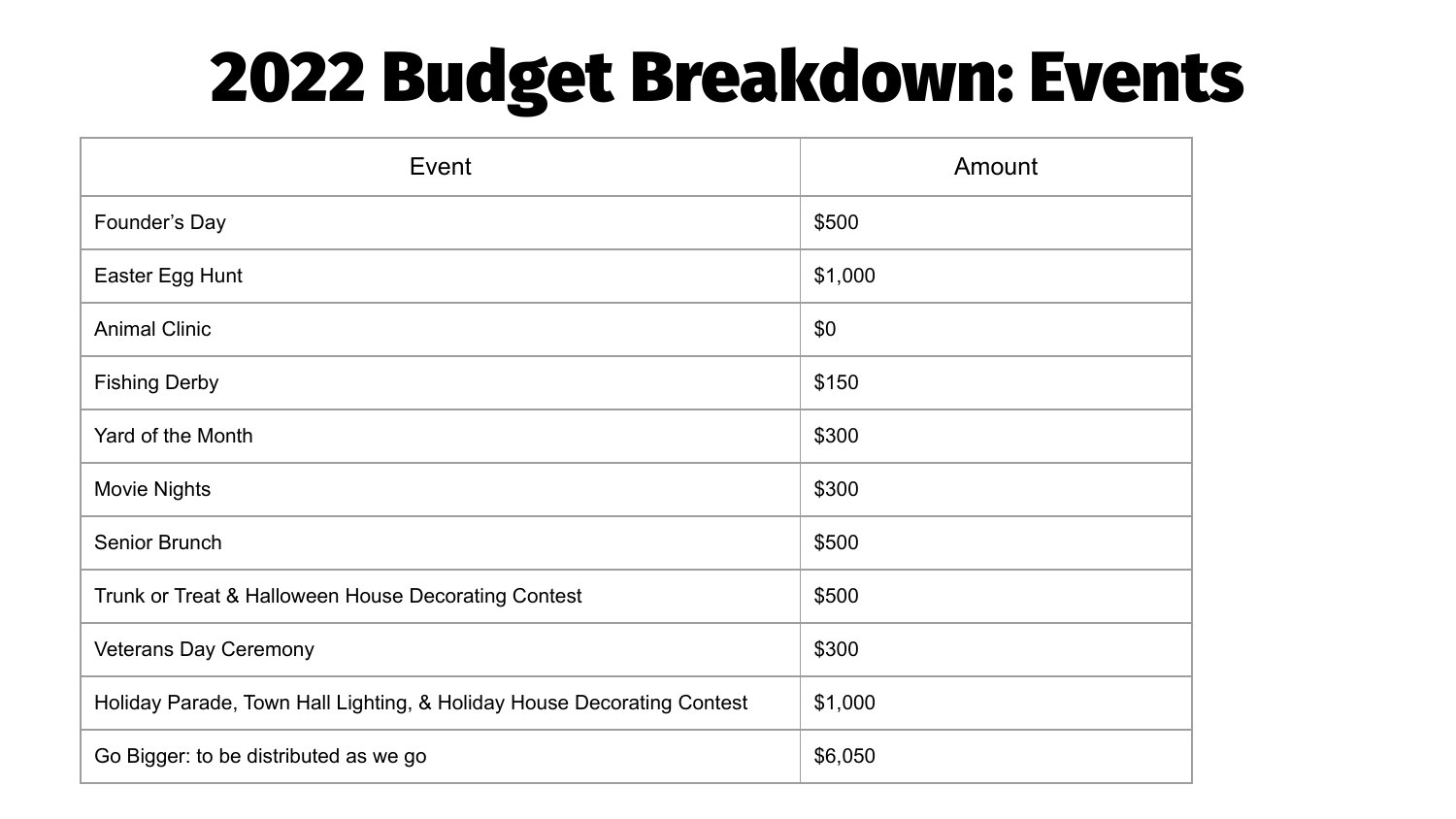### 2022 Budget Breakdown: Programs

| Event                               | Amount  |
|-------------------------------------|---------|
| 3 Senior Field Trips                | \$4,500 |
| 3 Youth Field Trips                 | \$4,500 |
| <b>Weld County Workshop</b>         | \$500   |
| Smartphone Workshop                 | \$500   |
| Mental Health Workshop              | \$750   |
| <b>Financial Readiness Workshop</b> | \$350   |
| Sponsorship of Partner Initiatives  | \$700   |
| Train Safety Workshop               | \$100   |
| Safety Net                          | \$2,000 |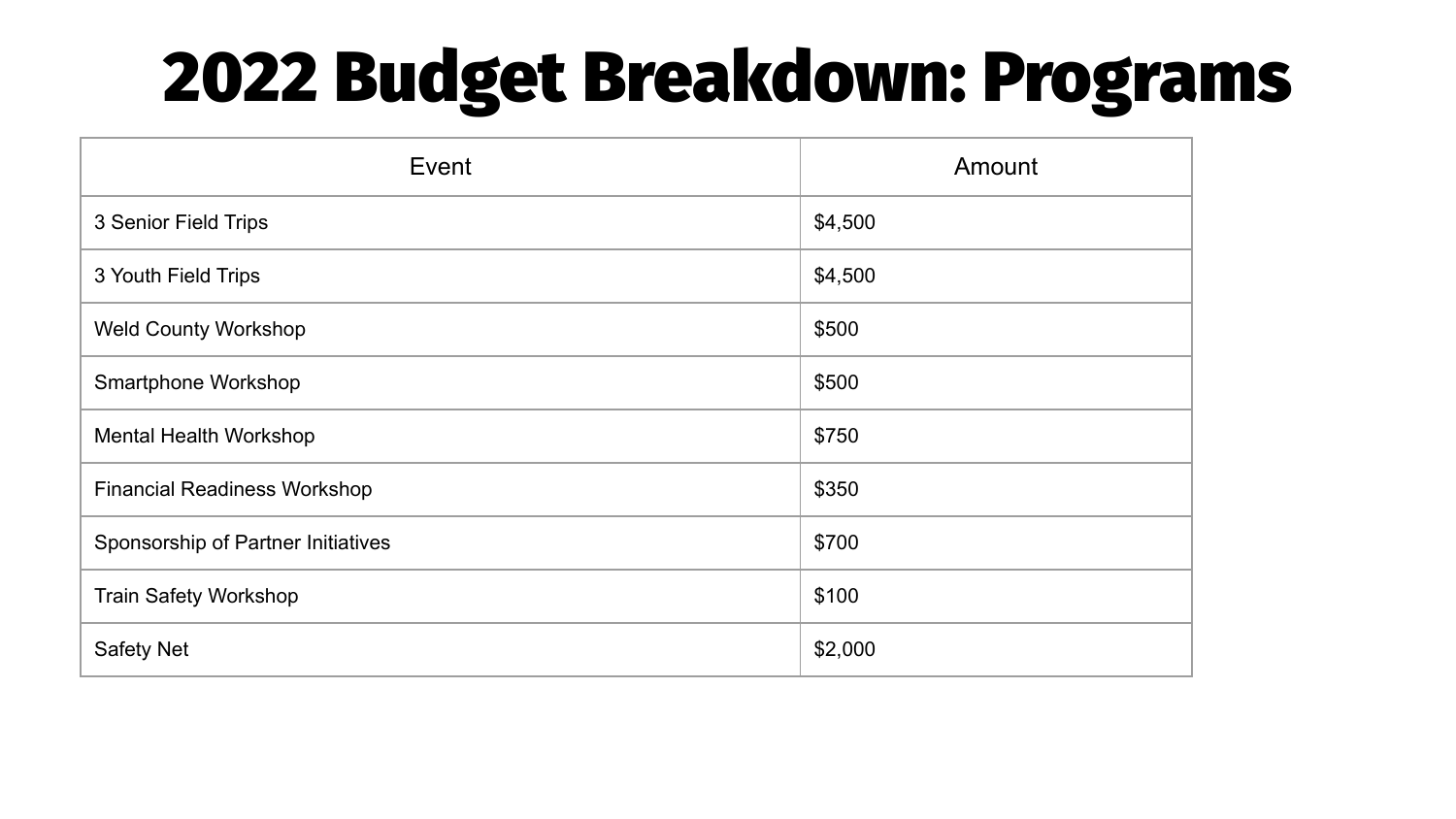## 07: Marketing Strategy

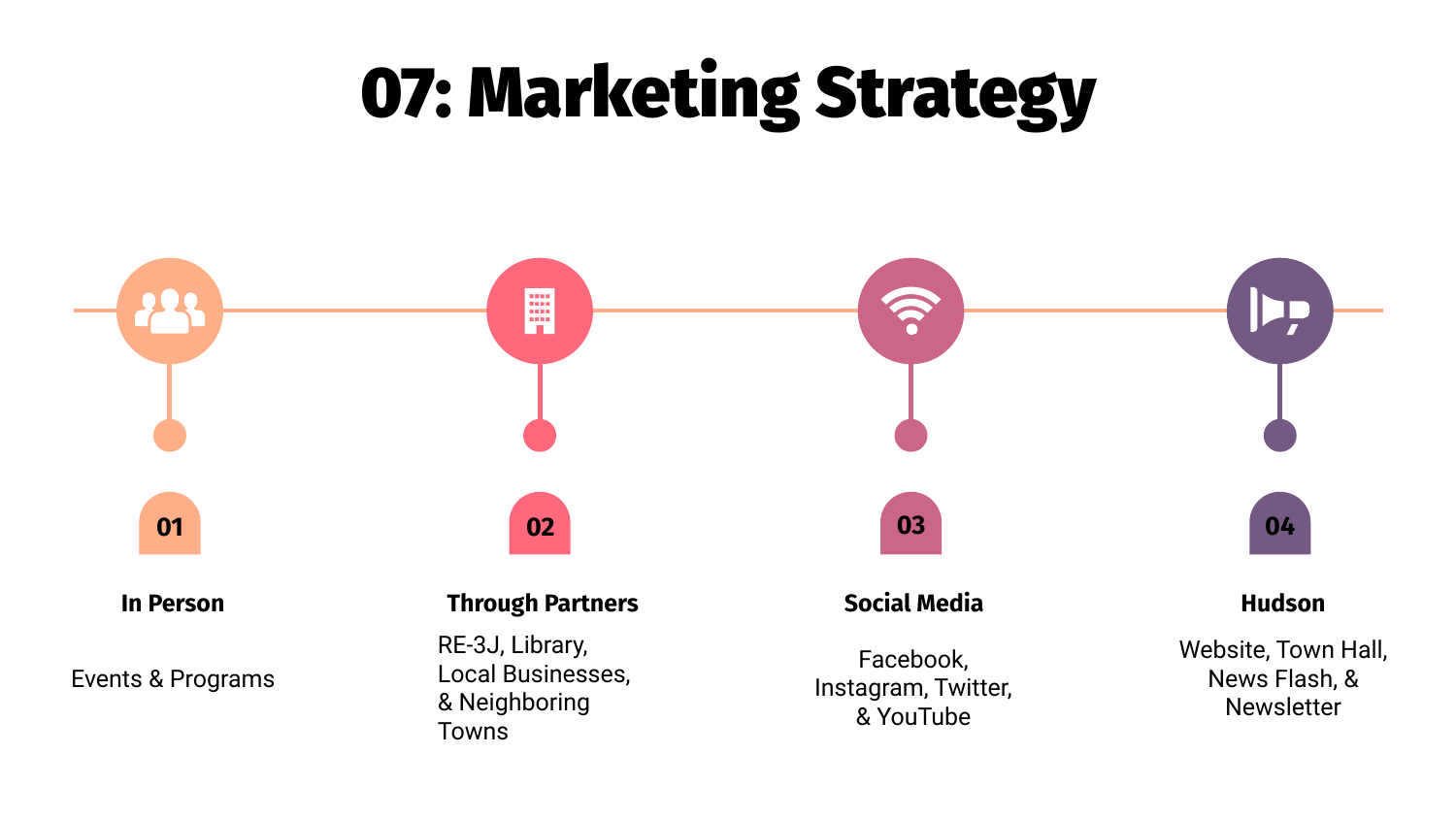## Marketing Tools

| 223                                                                                                 | Send flyers for events<br>and programs home<br>with students through<br>RE-3J and post flyers<br>on local and<br>neighboring bulletin<br>boards. | <b>EC.</b>                                                                                                                                | Send out News Flash<br>reminders, post flyers<br>in and outside Town<br>Hall, full size flyers in<br>the Newsletters, and<br>post on website in<br>calendar, R/E page,<br>and homepage. |
|-----------------------------------------------------------------------------------------------------|--------------------------------------------------------------------------------------------------------------------------------------------------|-------------------------------------------------------------------------------------------------------------------------------------------|-----------------------------------------------------------------------------------------------------------------------------------------------------------------------------------------|
| <b>In Person</b>                                                                                    | <b>Through Partners</b>                                                                                                                          | <b>Social Media</b>                                                                                                                       | <b>Hudson</b>                                                                                                                                                                           |
| Have alert sign-up<br>sheets and flyers<br>ready to be handed<br>out at all events and<br>programs. | 開                                                                                                                                                | Take more pictures<br>and videos to post<br>and build excitement.<br>Send out social media<br>reminders and create<br>events on Facebook. | Þ,                                                                                                                                                                                      |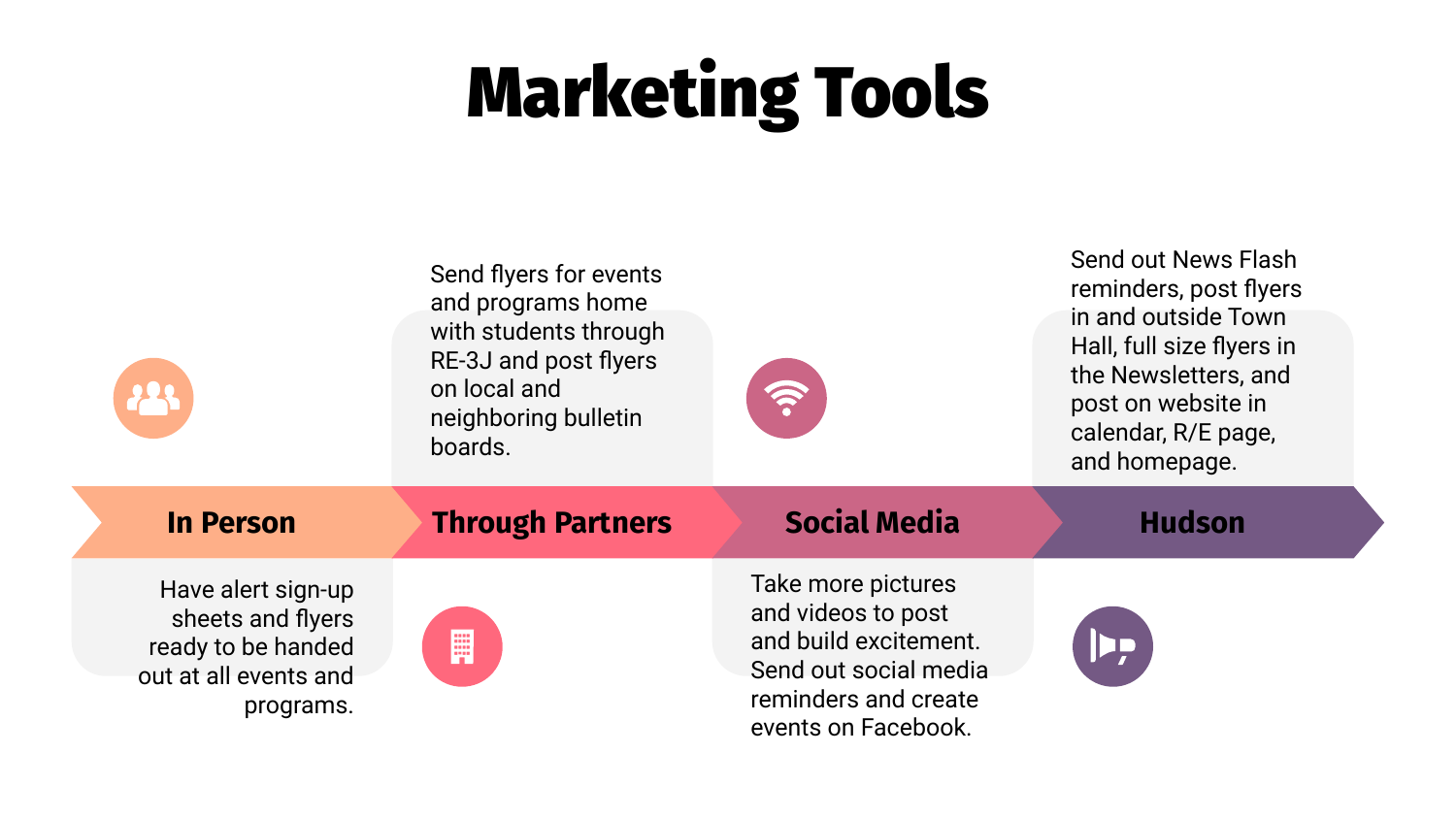### 08: Progress Tracking

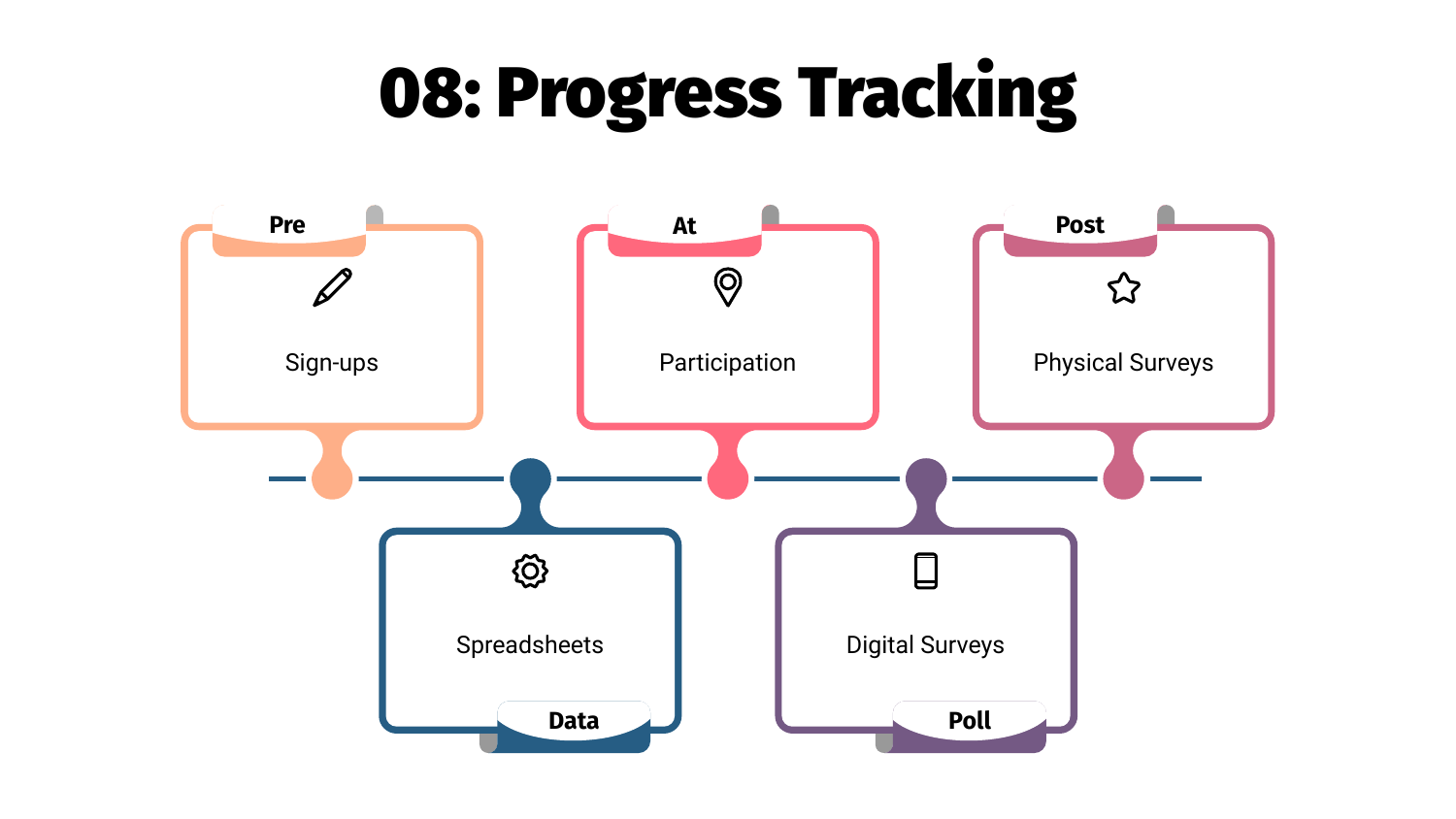## Tracking Tools

| Sign-ups                | Track participation in contests, programs, and events that<br>require sign-ups. |  |
|-------------------------|---------------------------------------------------------------------------------|--|
| <b>Participation</b>    | Track participation in numbers and age<br>range.                                |  |
| <b>Physical Surveys</b> | <b>Track demographic data of participants</b><br>through surveys.               |  |
| <b>Digital Surveys</b>  | <b>Track demographic data of engaged citizens</b><br>through polls.             |  |
| <b>Spreadsheets</b>     | Compile all data into a single spreadsheet<br>for each event and program.       |  |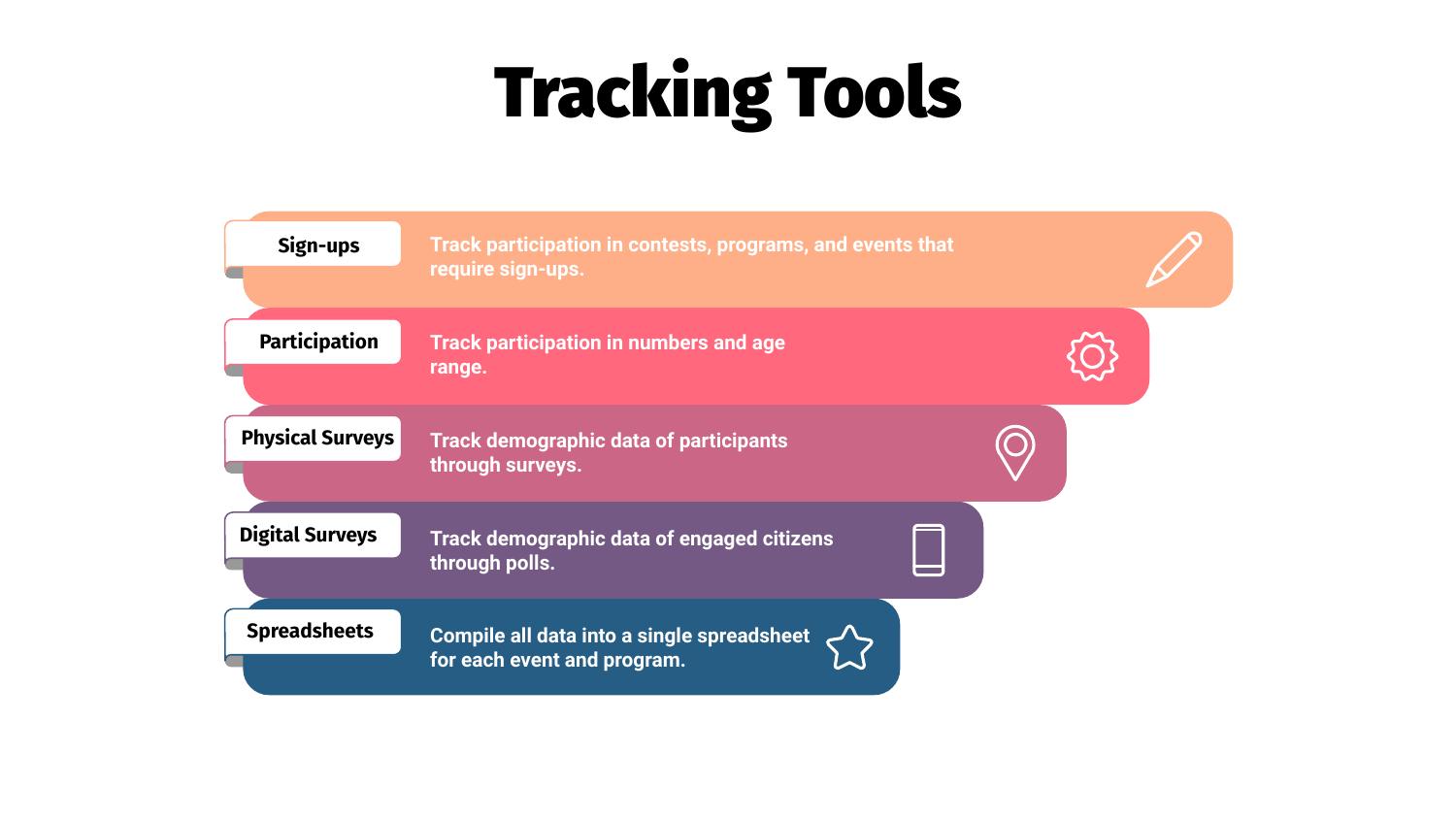#### Citizen Feedback



Simple, easy to fill surveys will be available at every event and program, to gain direct feedback from participants. (English & Spanish)

#### After each event, polls will be made available on social media to gain feedback from both participants and other members of the community.

Only in-person surveys will be incentivised in 2022 due to the fact that it is more difficult to gain on-site feedback than social media feedback.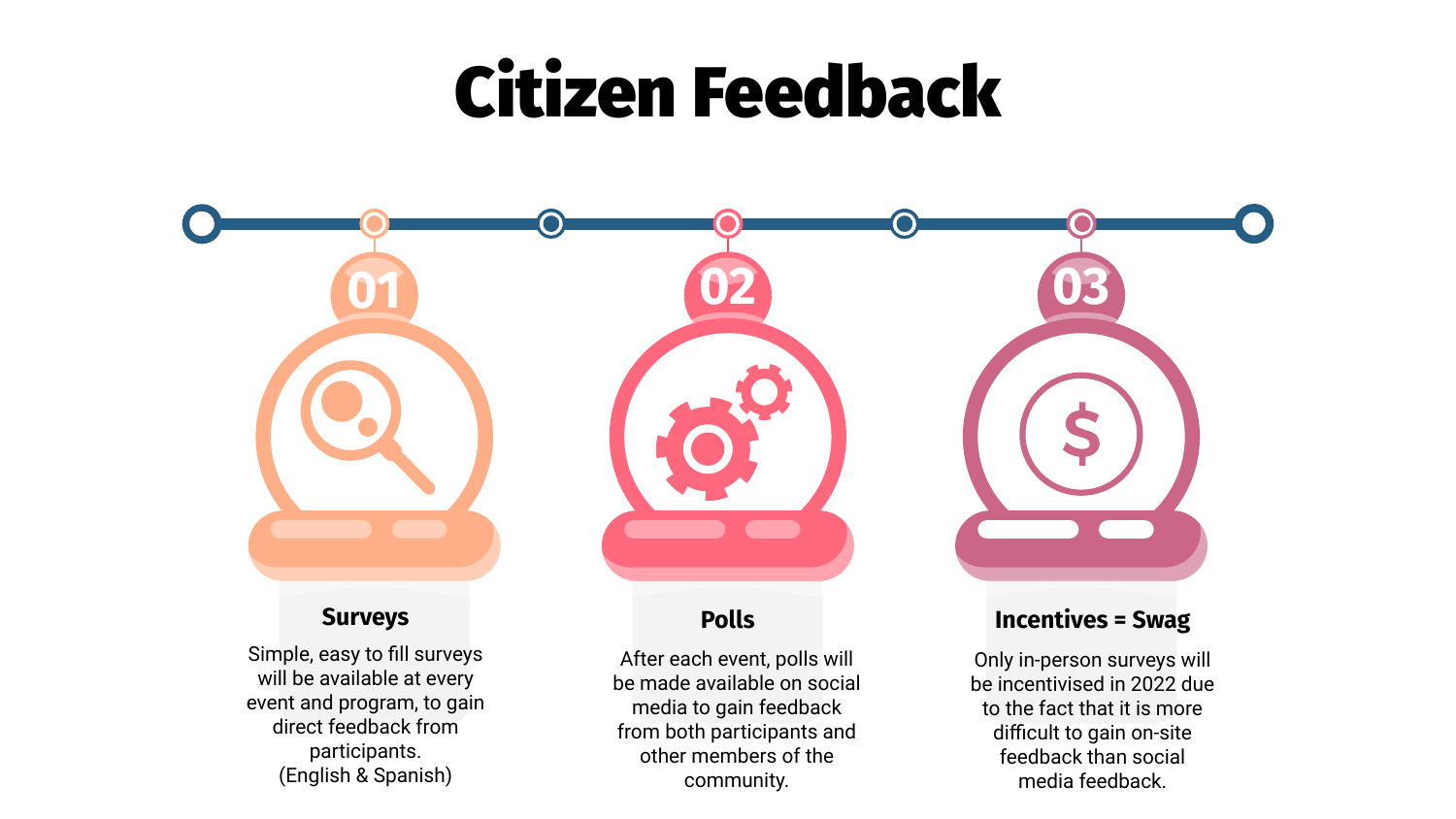## Marketing Goals

#### **Hudson Alerts**

Increased sign-ups for all Hudson Alerts to improve overall town communication.

#### **Data**

A trackable body of data for insights into resident needs and motivators.

#### **Social Media**

Increased followers on OFFICIAL town social media and more demographic data.